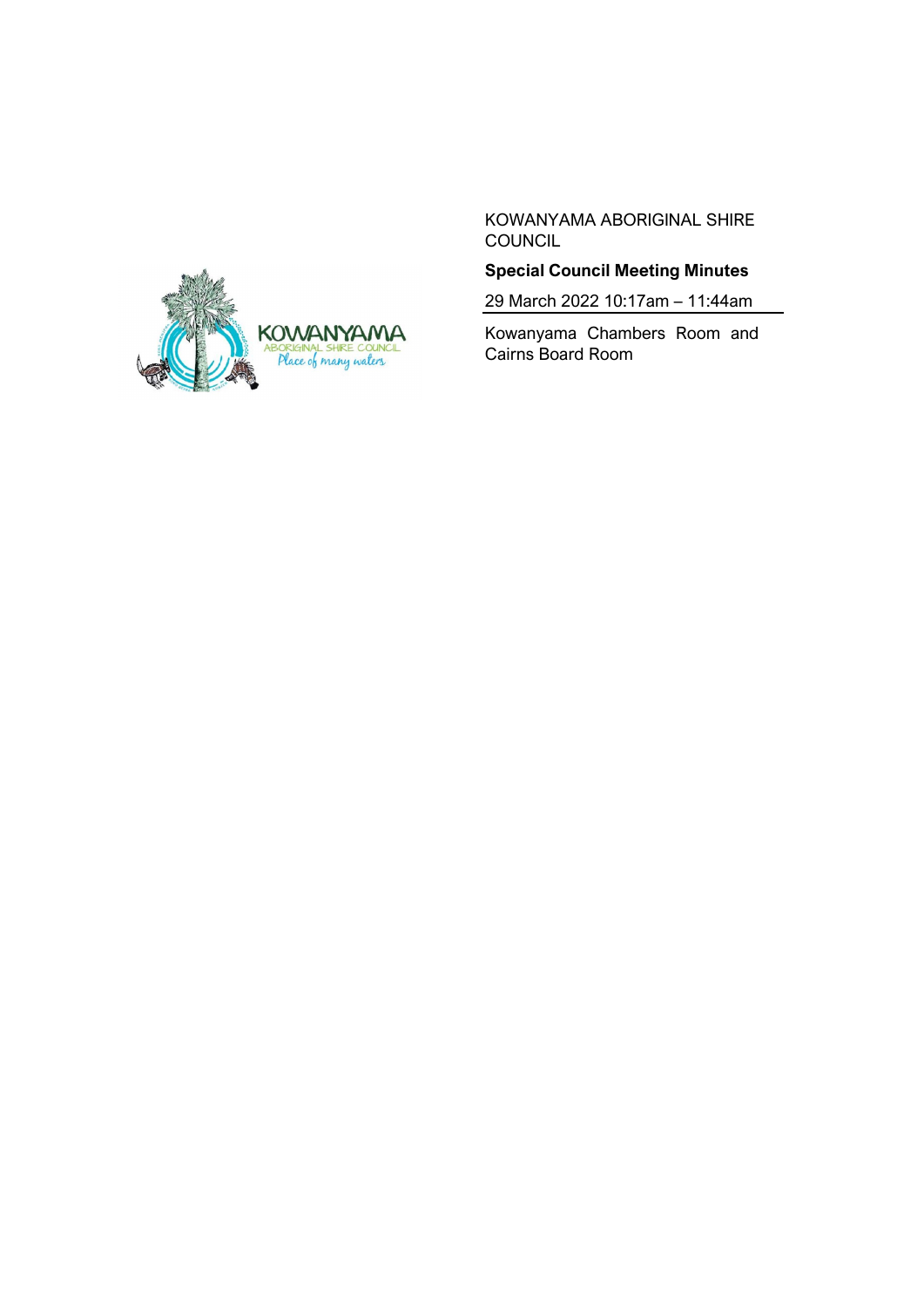# **Present:**

# **Councillors**

Mayor Robbie Sands (Councillor) – Cairns Boardroom

Deputy Mayor Cameron Josiah (Councillor) – Kowanyama Boardroom

Cr David Jack (Councillor) – Kowanyama Boardroom

### **Executive**

Gary Uhlmann, Chief Executive Officer – Cairns Boardroom

Kevin Bell, Executive Manager Community Services (EMCS) – Kowanyama Boardroom

Jacqui Cresswell, Executive Manager Roads, Infrastructure & Essential Services, (EMRIES) – Cairns Boardroom

Nicola Strutt, Acting Executive Manager Finance (A/EMF) – Cairns Boardroom

Chris McLaughlin, Acting Executive Manager Governance and Operations (A/EMGO) – Cairns Boardroom

## **Apologies:**

Cr Teddy Bernard (Councillor)

Cr Jacob Elroy Josiah (Councillor)

### *Meeting Commenced: 10:17am*

### **1) Welcome**

The Mayor welcomed Councillors and Executive Team to the Special March Council Meeting.

#### **2) Declarable Conflict of Interests**

Councillors confirmed there are no conflict of interests.

## **Apologies:**

| <b>RESOLUTION - Cr Teddy Bernard Apology</b>     | <b>Moved: Cr Robbie Sands</b>           |
|--------------------------------------------------|-----------------------------------------|
| That Council accept the apologies for Cr Bernard | <b>Seconded: Cr Cameron Josiah</b>      |
|                                                  | All in favour<br><b>MOTION CARRIED:</b> |

|--|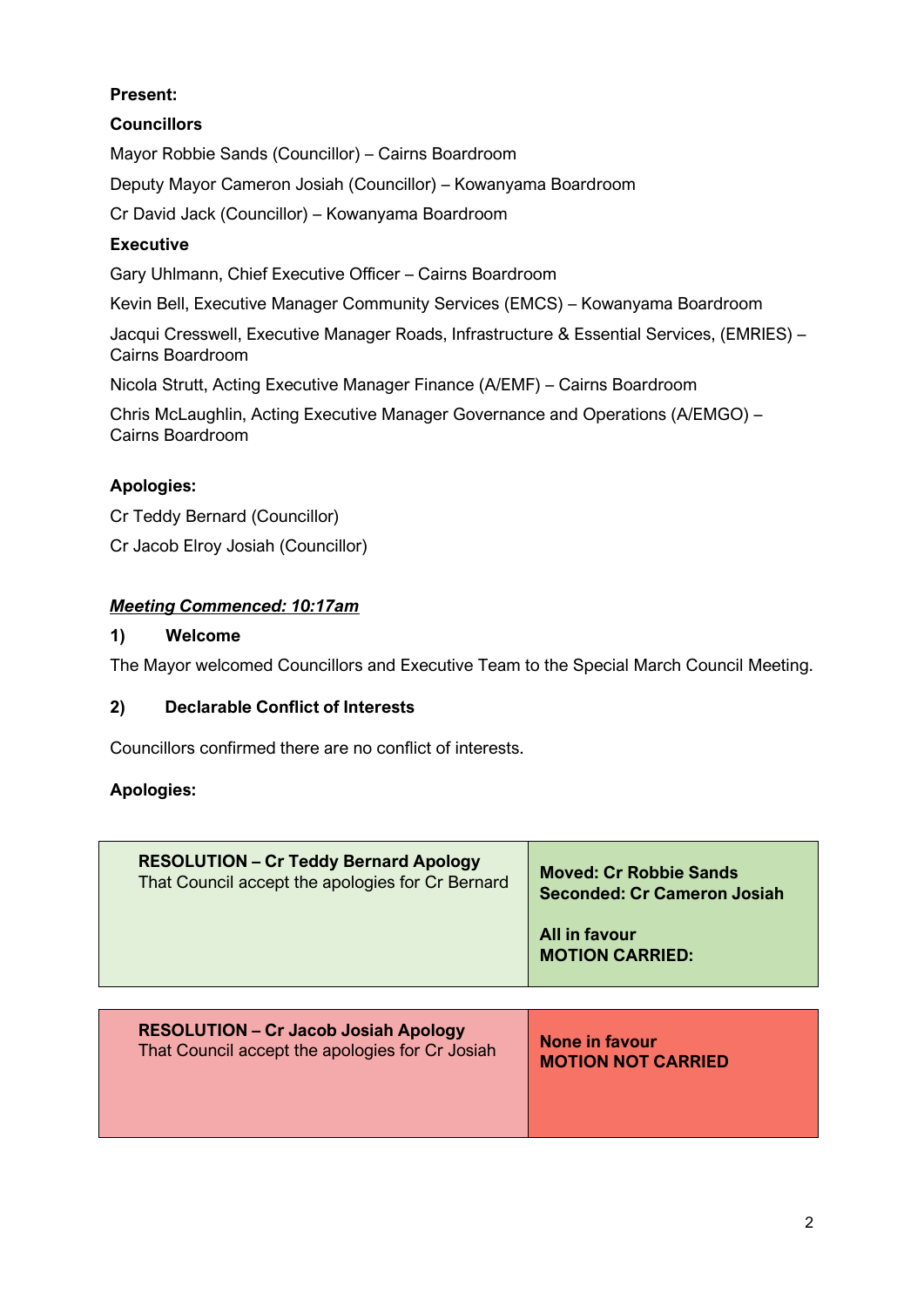## **3) Agenda Report**

### **i) Kowanyama Cattle Muster 2022/23 – KASC-2022-01**

Chris McLaughlin A/EMGO presented Agenda Report:

Following the 2020/21 acquisition from the former Kowanyama Cattle Company Pty Ltd, the Kowanyama Aboriginal Shire Council ("Council") now owns and manages more than 8,000 head of branded and cleanskin cattle which graze across 244,000 hectares of Aboriginal Land – lots 19 sand 53 comprising PIC QACP0029, as well as across two (2) pastoral leases (known as Oriners and Sefton Stations (lots 12 and 29 - together comprising PIC QACP0043) located in Kowanyama, Queensland.

(together "the Land").

The Aboriginal Land component is subject to Native Title and since 19 June 2013, is held by the *ABM Elgoring Ambung Aboriginal Corporation RNTBC* under the *Aboriginal Land Act 1991*  (Qld) on behalf of common law holders of Native Title (Traditional Owners). The Stations are held by the Council as long-term lessee of the pastoral leases (and are not subject to Native Title). The Council and the Traditional Owners are presently in negotiations to secure a longterm grazing license over the Aboriginal Land for the cattle operations.

The Council is seeking tenders from suitably experienced tenderers to undertake Muster Services over the 2022 and 2023 seasons (2 years). The expected duration each season will be 6+ months over the dry season (April – November).

Over the 2021 season (August – November), 1,480 cattle were caught and transported to sale (Mareeba Saleyard), sourced from the Aboriginal Land only. It is noted that Oriners-Sefton Station was not Mustered in 2021. Council is seeking experienced tenderer who can demonstrate superior Muster methodologies that will both maintain animal welfare whilst maximising cattle volumes, weight and sale price.

The Tender opened 28 February 2022 and closed Monday 22 March 2022. It was advertised in the following publications:

- Local Kowanyama Noticeboards
- KASC Facebook page
- Ag Trader
- The Express
- Cape York Weekly

11 tenders were received. Only one (1) of these tenders was considered non-conforming and was **not** assessed.

Tenders were assessed by the Tender Assessment Panel on Friday 25 March 2022, comprising:

- Dr Chris McLaughlin culturev8/ KASC Chair
- Kate Hams KASC representative
- Des Burns
- Alan Pederson

The following is a summary of the top three (3) scored tenderers (weightings applied):

#### **1. Wheatley Contracting Pty Ltd – 73%**

- 2. Paridise Holdings 58%
- 3. MSP Cattle Company 57%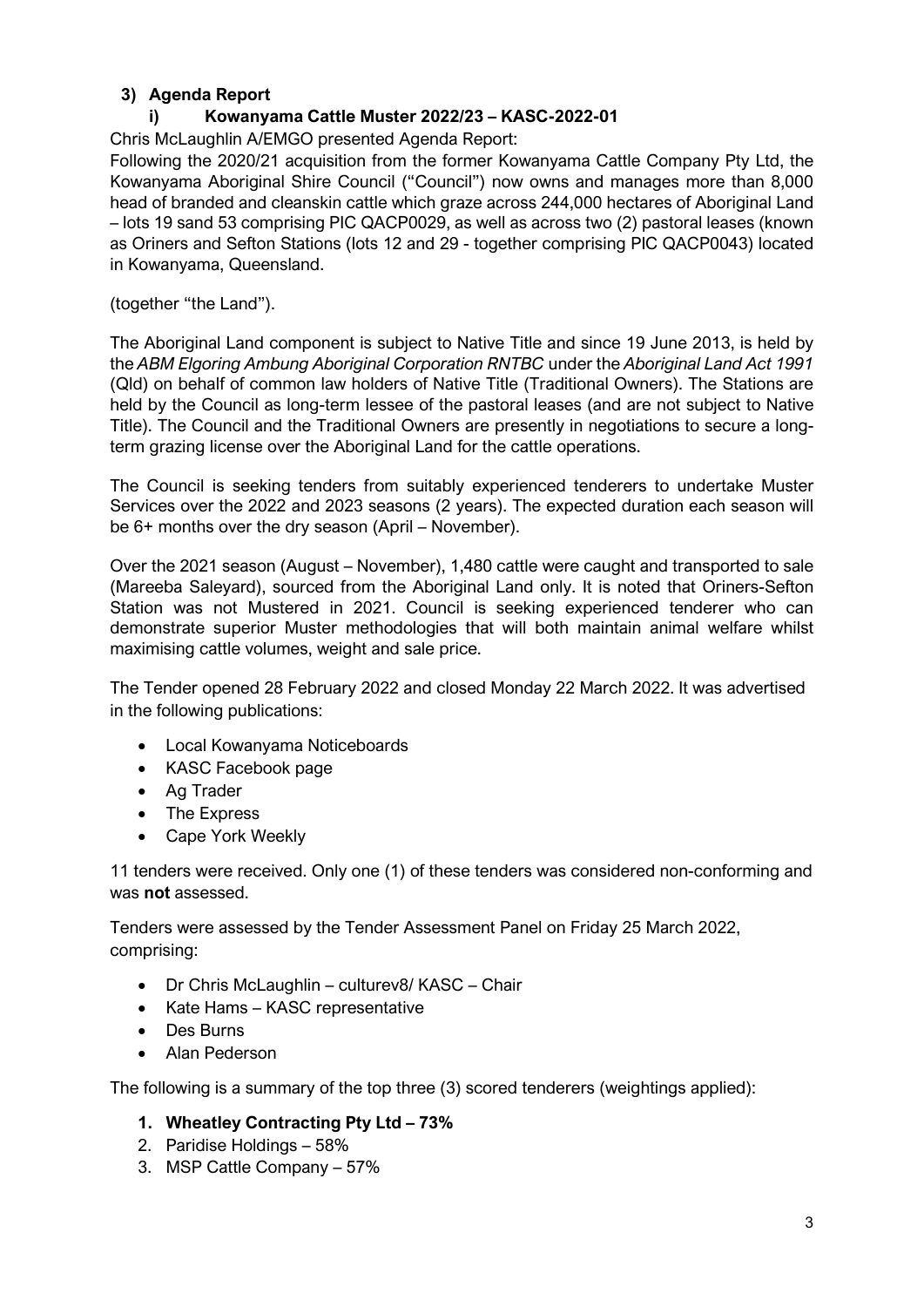# **ii) Revised Budget 2021/22**

Gary Uhlmann, CEO acknowledge the EMF for how well set out the budget review has been presented.

# **4) Closed Business**

| <b>RESOLUTION - Closed Business (10:43am)</b>          |                                    |
|--------------------------------------------------------|------------------------------------|
| That the meeting be closed to the public to discuss    | <b>Moved: Cr Robbie Sands</b>      |
| the following items, which are considered confidential | <b>Seconded: Cr Cameron Josiah</b> |
| in accordance with Section 254J of the local           |                                    |
| Government Regulation 2012, for the reasons            | <b>All in favour</b>               |
| indicated:                                             | <b>MOTION CARRIED:</b>             |
|                                                        |                                    |
| The Council's budget                                   |                                    |
|                                                        |                                    |

| <b>RESOLUTION - Closed Business (11:40am)</b> | <b>Moved: Cr Cameron Josiah</b>         |
|-----------------------------------------------|-----------------------------------------|
| That Council move out of Closed Business      | <b>Seconded: Cr David Jack</b>          |
|                                               | All in favour<br><b>MOTION CARRIED:</b> |